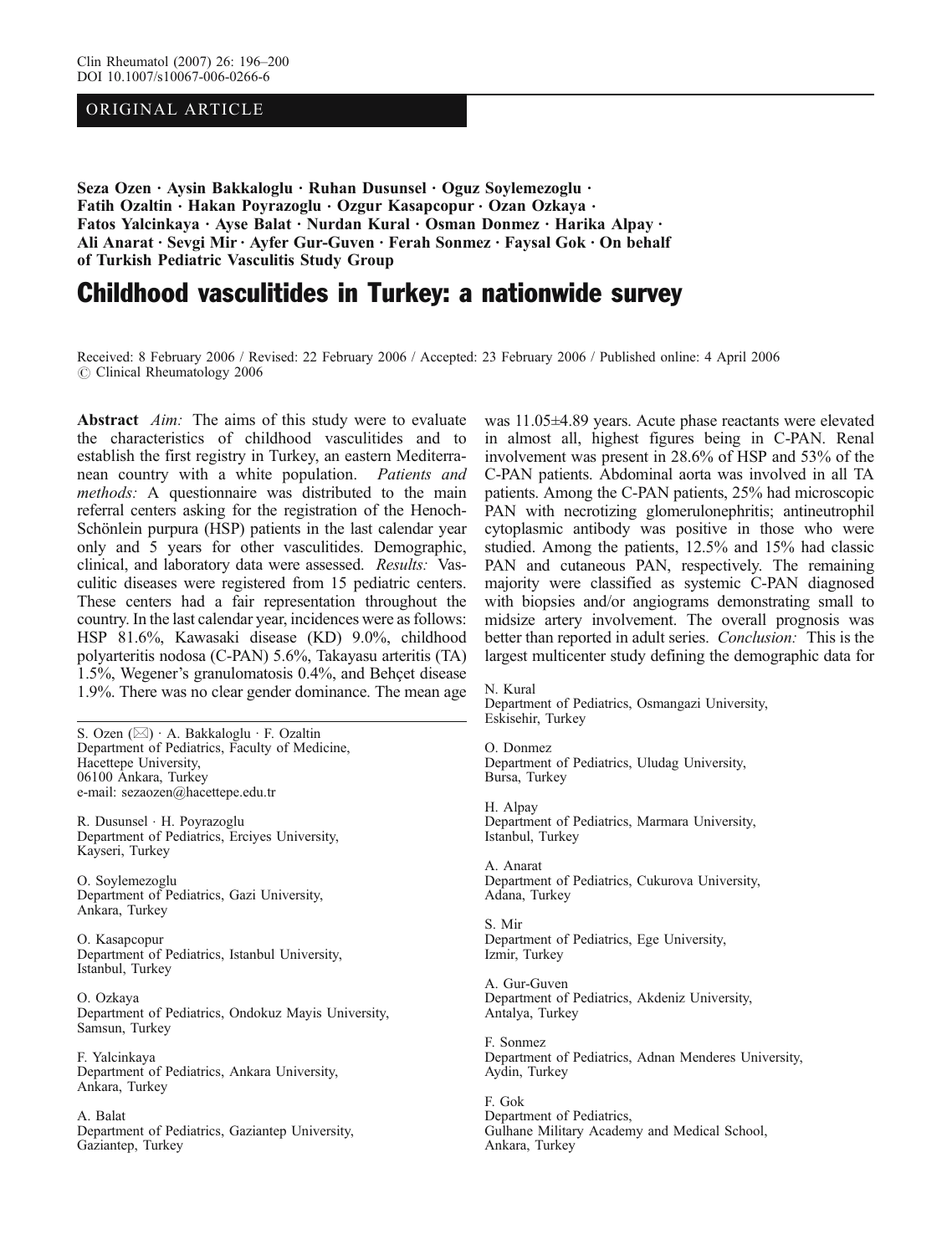childhood vasculitides. The distribution of childhood vasculitides was different in our population where KD is much less frequent, whereas HSP constitutes an overwhelming majority. C-PAN was more frequent as well.

Keywords Childhood . Epidemiology . Vasculitis

## Introduction

Vasculitis is the inflammation of the blood vessels. The most frequent vasculitides of childhood are Kawasaki disease (KD) and Henoch-Schönlein purpura (HSP). Vasculitides display a somewhat different distribution throughout the world [\[1\]](#page-4-0). For adults in Europe, Wegener granulomatosis appears to be more common at high latitudes, whereas microscopic polyangiitis shows the reverse pattern [[2](#page-4-0)]. There are no comparative epidemiologic studies in children. However, KD, which is a characteristic pediatric vasculitis, is very high in Japan and east Asia with incidences reaching as high as  $90/100,000$  [[3\]](#page-4-0). The incidence in US has been reported as 5.95/100,000 again for children younger than 5 years [\[4\]](#page-4-0). On the other hand, HSP is much more frequent than KD in eastern Mediterranean (unpublished data).

Polyarteritis nodosa (PAN) is another vasculitis that has started to be increasingly defined in children. Recent reports have shown that features of juvenile PAN or childhood PAN in children differ from that seen in adults [[5\]](#page-4-0). The main differences were the affect of streptococcal infections, the peak age of the disease, lack of gender difference, some clinical features, and a distinctly better prognosis [\[5](#page-4-0)]. In this large international survey, childhood PAN has been stratified into four groups, and it has been suggested that the microscopic polyangiitis of adults was rare in children. The main problem of this study was the low participation of pediatric nephrologists, which was a limitation of this study.

We attempted to survey the main centers in our country caring for childhood vasculitides to define the epidemiology of these diseases in this part of the world. We also designed the study to characterize the main features and outcome of each disease. This represents the largest collection of such pediatric data.

## Patients and methods

A questionnaire was distributed to the main referral centers throughout Turkey. The questionnaire had two parts. The first part was for the registry of all the aforementioned childhood vasculitides. This part included questions for demographic features, clinical and a number of laboratory features, and treatment and outcome in a retrospective manner. Since HSP is very frequent in our country, participants were asked to register only the patients of the last calendar year, whereas for the other vasculitides, the 5-year data or for new centers, data since the establishment of that center were asked. Each disease

Kawasaki disease (KD), and Wegener's granulomatosis (WG), Churg-Strauss syndrome, and Behçet disease (BD), all to be diagnosed before the 18th birthday. The registered patients were expected to meet the ACR criteria for each plus the pediatric criteria suggested for PAN  $(1992)$  [\[6](#page-4-0)–[11\]](#page-4-0).

Questions of classification and diagnostic modalities were included for the childhood polyarteritis patients. On the basis of these data, the patients were stratified into:

- 1. microscopic polyarteritis with renal involvement and associated with antineutrophil cytoplasmic antibody (ANCA),
- 2. classic polyarteritis with renal artery involvement associated with HBsAg,
- 3. cutaneous PAN limited to skin disease,
- 4. systemic polyarteritis not limited to the above.

The classification of all patients was subsequently reviewed with the newly suggested classification criteria for childhood vascultitides [\[12\]](#page-4-0).

SPSS 12.0 was used to analyze the data.

## **Results**

**General** 

Children with vasculitis were registered from 15 centers in the country. Of these, 218 HSP patients represented the number for the last calendar year only, whereas the remaining were the figures for the other vasculitides encountered in the last 5 years. These centers were distributed throughout the country and thus had a fair representation. Demographic data were identified based on this total number. There was a dominance of nephrologists among responders. The majority of the non-HSP patients were registered from the two main centers in Ankara and Istanbul.

When the incidence of each vasculitis was analyzed in the last calendar year for 267 patients, HSP patients constituted the majority (Table [1\)](#page-2-0). There were no statistical differences when the centers serving the west of the country were compared with the referral centers in the central of the country.

There was no significant gender difference (Table [1](#page-2-0)).

The incidence of childhood PAN was more than half of that for KD. When compared, the incidence of SLE in a given year was only 2.3 times more common than that of juvenile PAN (Table [1](#page-2-0)).

Henoch-Schönlein purpura

Data were available for 218 patients (in a year). Renal disease was reported in 28.6% in spite of the nephrologist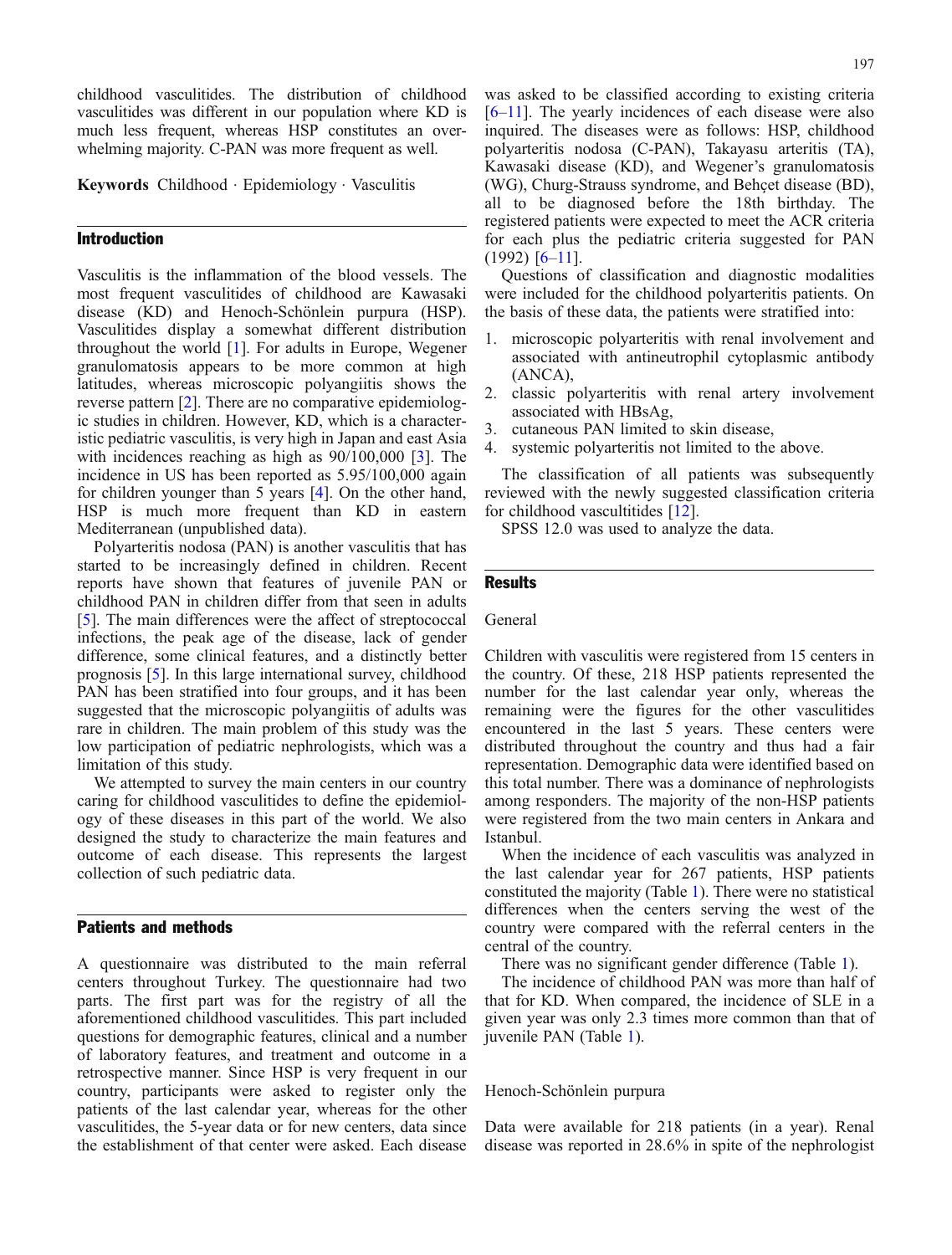<span id="page-2-0"></span>Table 1 Distribution of patients in the last year

| <b>Disease</b> | Total<br>$\frac{6}{6}$ among vasculitis) | Age<br>$(Mean \pm SD)$ | Gender,<br>$F/M$ (%) |
|----------------|------------------------------------------|------------------------|----------------------|
| <b>HSP</b>     | 81.6                                     | $9.36\pm3.48$          | 46.6/53.4            |
| KD.            | 9                                        | $3.05 \pm 1.86$        | 43/57                |
| <b>PAN</b>     | 5.6                                      | $15.45 \pm 5.50$       | 49/51                |
| TA             | 1.5                                      | $15.48\pm2.83$         | 50/50                |
| WG             | 0.4                                      | 10                     |                      |
| <b>BD</b>      | 1.9                                      | $12.77 \pm 1.97$       | 50/50                |

predominance among the respondents. Purpura was present in all, arthritis in 62.3%, and gastrointestinal (GIS) involvement in 43.4% of the patients. Thus, arthritis/ arthralgia scored higher than GIS involvement.

In two of the patients, HSP was described in a sibling as well. A vast majority of the patients were diagnosed on clinical grounds, whereas about a quarter were diagnosed by skin or renal biopsies. Acute phase reactants were mildly elevated. The mean erythrocyte sedimentation ratio (ESR) and C-reactive protein (CRP) were 32.94±22.38 and 16.23±38.06 (N<6 mg/L), respectively. Complete blood counts were within normal ranges.

Antistreptolysin O (ASO) was elevated in 80% of the patients studied. Prognosis was excellent; no patients progressed to renal failure during the 5 years. A presence of familial cases was reported in 2.1%.

#### Kawasaki disease

Data were available for 78 patients. There were only 3 atypical cases among the registered 35 yielding a rate of about 10%. Among these, 34.3% had arthritis/arthralgia, whereas renal involvement was present in 5.6%.

All had high acute phase response (APR), with mean ESR and CRP of 93.90±30.90 and 29.60±60.65, respectively. Thrombocyte count was significantly higher than the other groups with a mean of  $665,055\pm182,200$ .

Mode of diagnosis was on clinical grounds with or without echocardiography findings. Coronary artery disease developed in 1 of the 3 patients and was always associated with a delay in diagnosis.

#### Takayasu arteritis

Data were available for 14 patients. Among the patients, 71.4% described constitutional symptoms. Hypertension was the leading symptom, and renal artery involvement was present in 86% of the patients. This may reflect a selection bias of the high representation of nephrology centers. There were no patients with thoracic aorta involvement only. Half of the patients had both the thoracic and abdominal aorta involved, whereas half had abdominal aorta involvement only. On the other hand, pulmonary and GIS vasculatures were involved in 28.5% and 57.1%, respectively.

Acute phase reactants were elevated in all: mean ESR and CRP were 50.00±19.07 and 33.20±23.72, respectively. The mode of diagnosis was through conventional or MR angiographies. There was only one death.

#### Childhood PAN

Data were available for 60 patients. There was no significant gender preference with 51.4% of the patients being male. The mean age of the patients was 15.45±5.50 with a range of 13–18 years. There was no gender difference (51% male). Three patients were also known to have familial Mediterranean fever.

There was a wide range of organ involvement from GIS  $(33.3%)$  to central nervous system  $(CNS)$   $(20%)$  involvement. Kidney disease was present in 53%. Skin involvement was reported in 59.3%. Arthritis and/or myalgia were present in 57.6% of the patients. Thus, among all vasculitic diseases, pulmonary (except for the one patient with WG) and CNS disease was present only among childhood PAN patients. Pulmonary involvement in microscopic disease was rare  $(5\%)$ .

Acute phase reactants were elevated in all except for four with the cutaneous disease. The mean ESR and CRP levels were 78.11±38.15 and 35.71±35.74, respectively. ASO was elevated in 91.7% of the patients studied.

Two thirds of the participants responded to the second part for detailed evaluation; thus, further classification was possible for 40 patients. The diagnosis of these C-PAN patients was classified as follows:

- 1. 10/40 (25%) microscopic PAN
- 2. 6/40 (15%) cutaneous PAN
- 3. 5/40 (12.5%) classic PAN associated with HBsAg
- 4. 19/40 (47.5%) systemic PAN

All but two patients were diagnosed by biopsies of the target organ and/or angiograms demonstrating small to midsize artery involvement. All also met the ACR and the pediatric criteria suggested for PAN [\[8,](#page-4-0) [9\]](#page-4-0).

ANCA was reported as positive in 5 of the microscopic PAN patients, involving indirect immunofluorescence (IIF) staining or as elevated myeloperoxidase (MPO) titers. However, ANCA was reported as negative in the other 17 childhood PAN patients studied.

Steroids were given to all juvenile PAN patients except for three with cutaneous PAN. For the patients with systemic, microscopic, or classic PAN, the most frequently used immunosuppressive was cyclophosphamide given to 59.5% of the patients. Azathioprine was given to 10%. Classic PAN patients associated with HBsAg received lamivudin or interferon treatment. At follow-up, three progressed to end-stage renal failure. One of these patients had a successful renal transplant. There were no deaths in this cohort. Sixteen percent had relapses, and 51.4% were in remission. Among these patients, 40% were off treatment at the time of evaluation with a median follow-up of 66 months (range, 1–144) and a mean of  $62.72 \pm$ 38.79 months.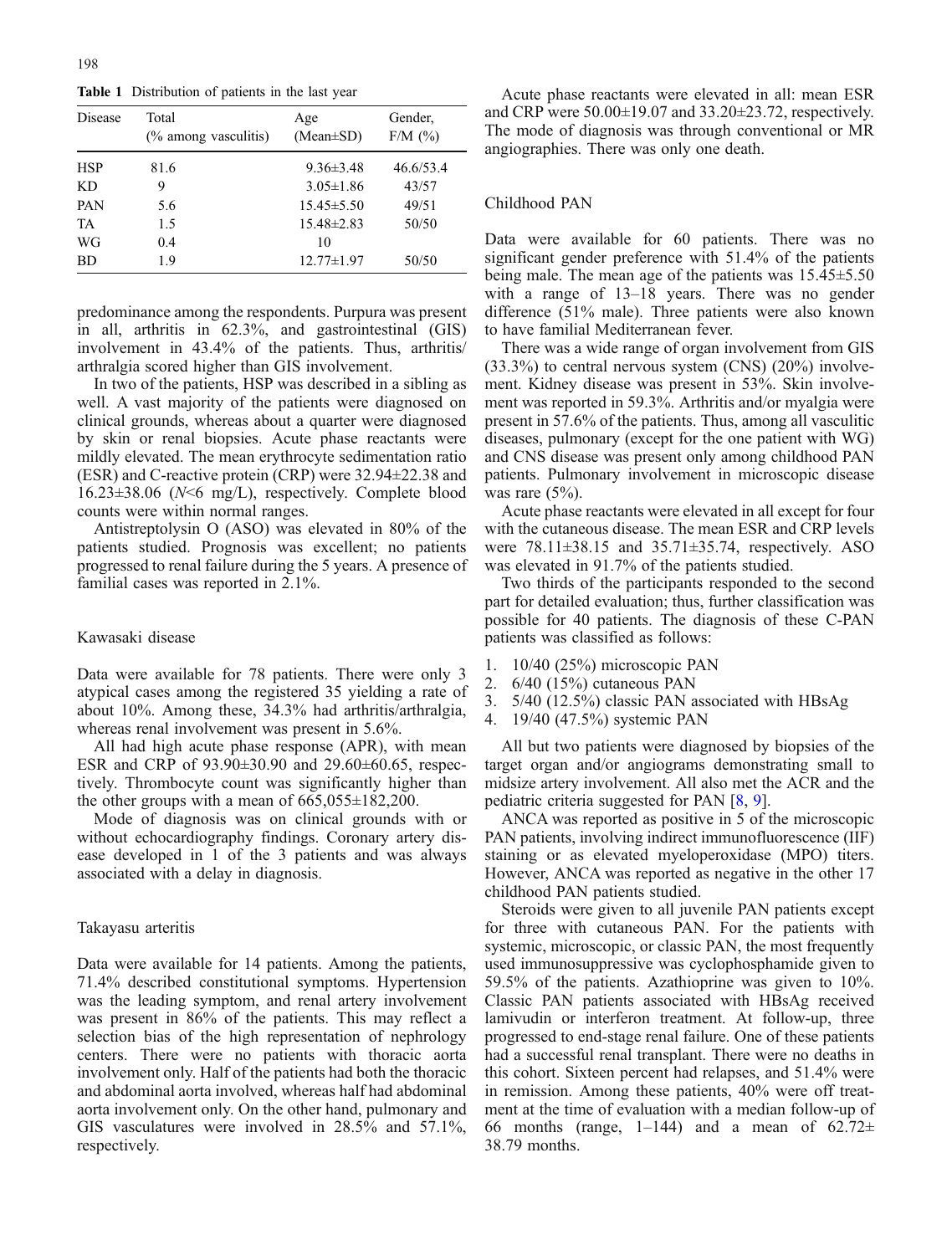Wegener's granulomatosis was reported in only one patient during the 5 years. For Behçet disease, 21 cases of BD patients were registered in these 5 years with only 5 for the last year.

At the time of this registry, the newly suggested childhood criteria for the classification of childhood vasculitides were not available. The classification of the patients was subsequently reevaluated with the new criteria [[12](#page-4-0)]. Seven percent of the HSP patients fell to meet the criteria. All patients with TA, KD, and WG fulfilled the new criteria. Two of the childhood PAN patients did not meet the new childhood criteria since they were diagnosed as PAN without a biopsy or angiography.

### **Discussion**

This is the largest study in the subject providing a considerable data for demographic features of vasculitic diseases and outlines the distribution of these diseases in this part of the world. A striking difference becomes evident in the distribution. When compared to American and west European figures, these data show a difference in the distribution of childhood vasculitides. KD is much less frequent, whereas HSP constitutes an overwhelming majority. WG was almost nil. The presented registry reflects the data of tertiary centers, and thus, it is possible that mild patients of HSP and KD may have been missed. However, we believe that this sample mirrors the overall distribution of these vasculitides.

This series shows that there are no significant gender differences among these diseases. At the time of the set-up of this registry, the recently published childhood criteria were not available [\[12\]](#page-4-0). When the patients were reevaluated with the new classification criteria, some patients with HSP failed to meet the new classification criteria since they were defined to have palpable purpura only, and one had an associated viral infection. It is possible that these patients should have been diagnosed as isolated cutaneous leukocytoclastic vasculitis, which is often disregarded in the pediatric practice. Two of the childhood PAN patients did not meet the new childhood criteria since they were diagnosed as PAN without a biopsy or angiography. If for the sake of the study design, the diagnosis of the registering patient is accepted as the gold standard, these patients decrease the sensitivity of the new criteria. However, large-scale studies are needed to define sensitivity and specificity ratios.

The demographic data for HSP were similar to those reported in the literature. This series also confirms that HSP is mainly diagnosed on a clinical basis, and seldom do pediatricians seek a biopsy. Renal involvement was only 28.6%, although most the participants were nephrologists. The features of renal involvement will be evaluated separately.

Another important data were the association of streptococcal infection in HSP and C-PAN. These data support previous clinical publications suggesting the role of

streptococci in the pathogenesis of these two pediatric vasculitides. The role of streptococci has previously been referred to in a number of pediatric studies [\[13\]](#page-4-0).

C-PAN was more frequent than the western figures where it constitutes about  $2-3\%$  of the vasculitides [[14](#page-4-0)]. This was evident when the incidence was compared to KD and SLE as well; PAN is only as frequent as 2.7–14.4% of KD in the Canadian and US registry, respectively [[14](#page-4-0)]. When C-PAN was evaluated separately, it was observed that the systemic form constituted the majority of the disease. We believe that the stratification of C-PAN into the assigned four groups is appropriate since the pathogenesis, clinical features, and treatment vary between these four groups [\[5](#page-4-0)]. Cutaneous disease is that confined to the skin, and immunosuppressives are usually not used. Microscopic PAN is ANCA-driven and requires heavy immunosuppression with the most guarded prognosis. Classical PAN associated with HBsAg is the only definite immunecomplex form of the disease and requires antiviral treatment. The group defined as systemic C-PAN constituted the patients with small and/or midsize artery involvement who had a large range of organ involvement. They were diagnosed either by characteristic biopsy findings and/or angiograms.

Kidney involvement was present in 53% of the overall group, whereas renal disease was always present in microscopic PAN. Microscopic polyangiitis as described for the adult disease was more frequent than that reported in an international registry; however, this was interpreted to be due to the center bias, since the presented Turkish registry had a dominance of nephrology centers. The rate of microscopic PAN patients associated with ANCA was similar in a report from India of 11 patients [[15](#page-4-0)].

The distribution of TA throughout the world shows certain differences in the site of involvement, at least in adult series [[16](#page-4-0), [17\]](#page-4-0). In European patients, the brachiocephalic trunk is more frequently involved when compared with that in Asian patients [\[16\]](#page-4-0). The Japanese patients were shown to have more thoracic involvement, whereas the abdominal aorta was more frequently involved in Indians who commonly presented with hypertension [[17](#page-4-0)]. The low number in this group of patients prevent us from strict comments; however, it was interesting that half of our patients had both parts of the aorta involved.

Vasculitic diseases are multifactorial and probably multigenetic diseases. Bronstein et al. [[18](#page-4-0)] have designed a study in KD, a pediatric vasculitis, to explore the relationship between climate, ethnicity, socioeconomic status, and susceptibility to KD. They concluded that KD had an infectious etiology and that the disease was influenced by genetic and environmental factors such as the insurance status. These factors are probably effective in all vasculitic diseases of children. Identifying the geographic vs ethnic factors and the environmental factors such as infections will clearly shed light to the pathogenesis of these diseases. The optimal therapy and management protocols lie within this pathway.